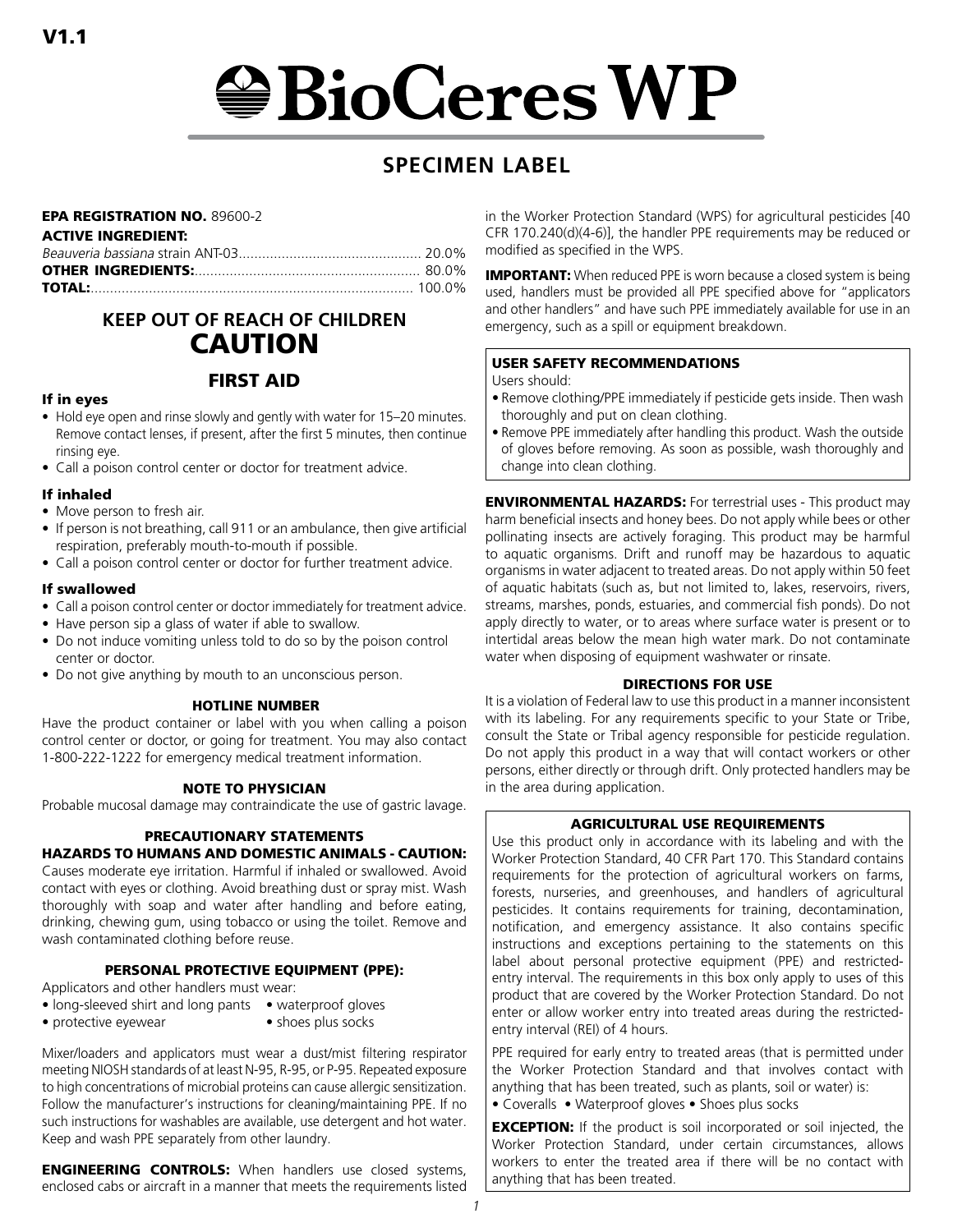#### NON-AGRICULTURAL USE REQUIREMENTS

The requirements in this box apply to uses of this product that are not within the scope of the Worker Protection Standard for agricultural pesticides (40 CFR Part 170). The WPS applies when this product is used to produce agricultural plants on farms, forests, nurseries or greenhouses.

Keep unprotected persons out of treated areas until sprays have dried.

## PRODUCT INFORMATION

BioCeres WP is a biological insecticide containing the active ingredient Beauveria bassiana strain ANT-03 for use on growing crops to control insect pests. BioCeres WP acts as a contact biological insecticide for use in the control or suppression of many foliar-feeding pests, including aphids, white flies, thrips, plant bugs, beetles and weevils infesting labeled crops or use sites. BioCeres WP must be mixed with water and applied as a foliar spray with ground or aerial equipment equipped for conventional insecticide spraying, or by chemigation, in field or greenhouse use sites.

## USE INSTRUCTIONS

BioCeres WP is a selective insecticide for use against listed insects. Close scouting and early attention to infestations is highly recommended. Proper timing of application targeting newly hatched larvae is important for optimal results.

Thorough coverage of infested plant parts is necessary for effective control. BioCeres WP does not have systemic activity. For some crops, directed drop nozzles by ground machine are required. Under heavy pest populations, use the stated higher label rates, shorten the spray interval, and/or increase the spray volume to improve coverage. Repeat applications at an interval sufficient to maintain control, usually 3-10 days depending upon plant growth rate, insect activity, and other factors. If attempting to control an insect population with a single application, make the treatment when eggs start hatching, but before economic damage occurs.

To enhance control, tank mix with contact insecticides/miticides/ nematicides. Use the lower label rates of BioCeres WP when populations are low and when tank-mixing with other insecticides/miticides/ nematicides. Use the stated higher rates of BioCeres WP when applied stand-alone, when populations are high or when egg numbers are high.

#### Do not apply fungicides within 4 days of applying BioCeres WP.

To enhance adhesion of BioCeres WP use a spreader/sticker adjuvant.

BioCeres WP has been evaluated for phytotoxicity on a variety of crops under various normal growing conditions. However, testing all crop varieties, in all mixtures and combinations, is not feasible. Prior to treating entire crop, test a small portion of the crop for sensitivity.

#### GROUND AND AERIAL APPLICATIONS

Apply BioCeres WP in ground and aerial equipment with quantities of water sufficient to provide thorough coverage of infested plant parts. The amount of water needed per acre will depend upon crop development, weather, application equipment, and local experience. Do not spray when wind speed favors drift beyond the area intended for use. Avoiding spray drift is the responsibility of the applicator.

## Mixing Directions

Important - Do not add BioCeres WP to the mix tank before introducing the correct amount of water. Add water to the mix tank. Start the mechanical or hydraulic agitation to provide moderate circulation before adding BioCeres WP. Add spreader/sticker and then correct amount of BioCeres WP to the mix tank and continue circulation. Maintain circulation while loading and spraying. Do not mix more BioCeres WP than can be used in 24 hours.

#### Spray Volume

For conventional air and ground applications, use at least 50 gallons of total volume per acre in water-based sprays.

#### Tank Mixing

Do not tank mix with fungicides. Do not combine Bioceres WP in the spray tank with other pesticides, surfactants, adjuvants, or fertilizers if there has been no previous experience or use of the combination to show it is physically compatible, effective, and non-injurious under your use conditions. Observe the most restrictive of the labeling limitations and precautions of all products used in mixtures.

To ensure compatibility of tank-mix combinations, they must be evaluated prior to use. To determine the physical compatibility of this product with other products, use a jar test. Using a quart jar, add the proportionate amounts of the products to one quart of water with agitation.

Add dry formulations first, then flowables, and then emulsifiable concentrates last. After thoroughly mixing, let this mixture stand for 5 minutes. If the combination remains mixed or can be readily remixed, it is physically compatible. Once compatibility has been proven, use the same procedure for adding required ingredients to the spray tank.

## AERIAL DRIFT REDUCTION INFORMATION

**GENERAL:** Avoiding spray drift at the application site is the responsibility of the applicator (specifically, see **SENSITIVE AREAS** section for the requirement regarding spray drift and honey bees). The interaction of many equipment- and weather-related factors determine the potential for spray drift. The applicator and the grower are responsible for considering all these factors when making decisions. Where states have more stringent regulations, they should be observed.

Do not apply directly to aquatic habitats (such as, but not limited to, lakes, reservoirs, rivers, streams, marshes, ponds, estuaries, and commercial fish ponds).

**INFORMATION ON DROPLET SIZE:** Use only medium or coarser spray nozzles according to ASAE (S572) definition for standard nozzles. In conditions of low humidity and high temperatures, applicators should use a coarser droplet size. The most effective way to reduce drift potential is to apply large droplets. The best drift management strategy is to apply the largest droplets that will provide sufficient coverage and control. Applying larger droplets reduces drift potential, but will not prevent drift if applications are made improperly, or under unfavorable environmental conditions (see Wind, Temperature and Humidity, and Temperature Inversions).

**CONTROLLING DROPLET SIZE:** Volume - Use high flow rate nozzles to apply the highest practical spray volume. Nozzles with higher rated flows produce larger droplets. Pressure - Do not exceed the nozzle manufacturer's specified pressures. For many nozzle types, lower pressure produces larger droplets. When high flow rates are needed, use higher flow rate nozzles instead of increasing pressure. Number of Nozzles - Use the minimum number of nozzles that provide uniform coverage. Nozzle Orientation - Orienting nozzles so that the spray is released parallel to the airstream produces larger droplets than other orientations and is the recommended practice. Significant deflection from horizontal will reduce droplet size and increase drift potential. Nozzle Type - Use a nozzle type that is designed for the intended application. With most nozzle types, narrower spray angles produce larger droplets. Consider using low-drift nozzles. Solid stream nozzles oriented straight back produce the largest droplets and the lowest drift.

**BOOM WIDTH:** For aerial applications, the boom width must not exceed 75% of the wingspan or 90% of the rotary blade.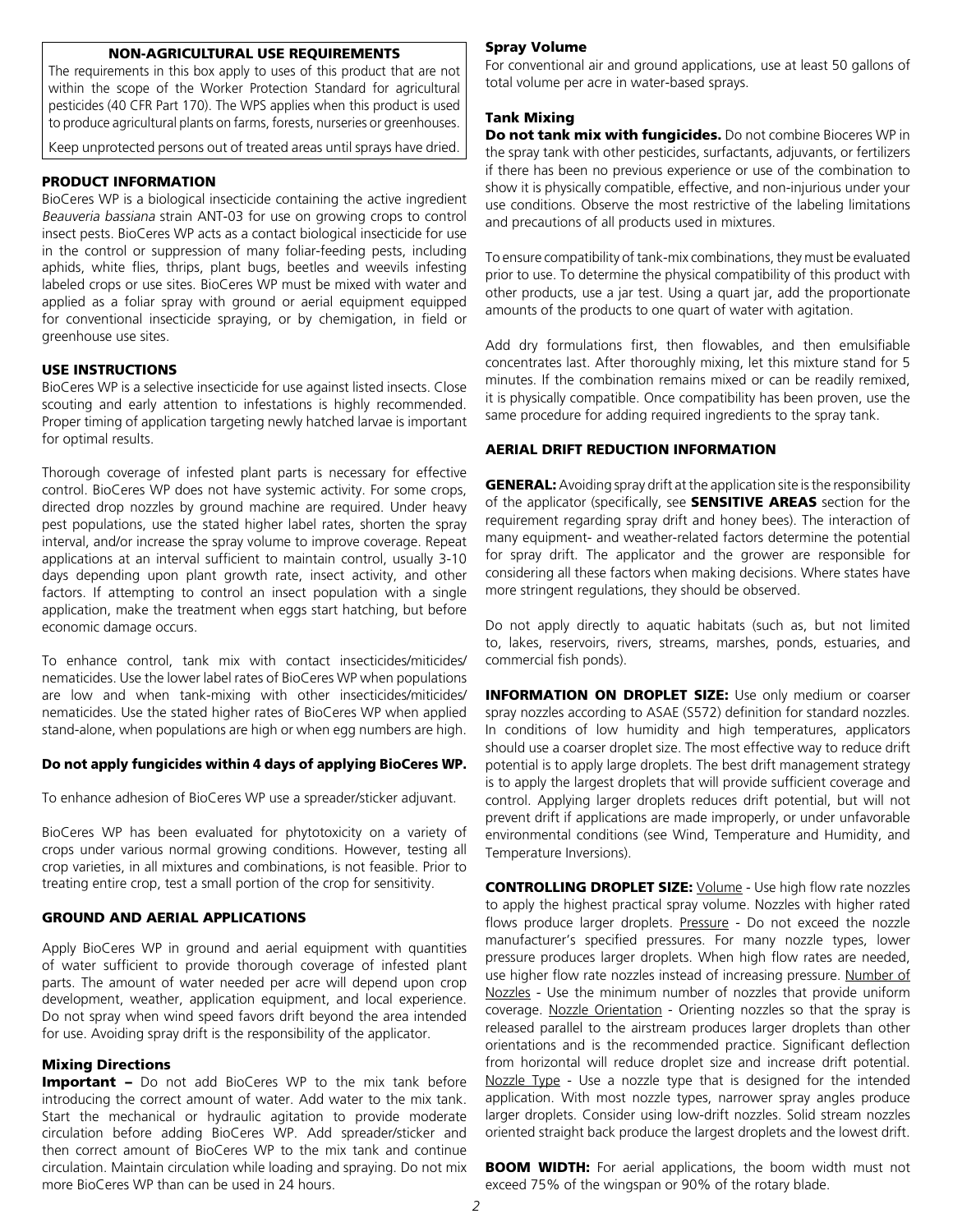**APPLICATION HEIGHT:** Do not make application at a height greater than 10 feet above the top of the largest plants unless a greater height is required for aircraft safety. Making applications at the lowest height that is safe reduces exposure to droplets to evaporation and wind. If application includes a no-spray zone, do not release spray at a height greater than 10 feet above the ground or crop canopy.

**SWATH ADJUSTMENT:** When applications are made with a crosswind, the swath will be displaced downward. Therefore, on the up and downwind edges of the field, the applicator must compensate for this displacement by adjusting the path of the aircraft upwind. Swath adjustment distance should increase with increasing drift potential (higher wind, smaller drops, etc.).

**WIND:** Only apply this product if the wind direction favors on-target deposition. Do not apply when the wind velocity exceeds 15 mph. Drift potential is lowest between wind speeds of 2–10 mph. However, many factors, including droplet size and equipment type determine drift potential at any given speed. Application should be avoided below 2 mph due to variable wind direction and high inversion potential. NOTE: Local terrain can influence wind patterns. Every applicator should be familiar with local wind patterns and how they affect spray drift.

**TEMPERATURE AND HUMIDITY:** When making applications in low relative humidity, set up equipment to produce larger droplets to compensate for evaporation. Droplet evaporation is most severe when conditions are both hot and dry.

**TEMPERATURE INVERSIONS:** Do not apply during a temperature inversion because drift potential is high. Temperature inversions restrict vertical air mixing, which causes small, suspended droplets to remain in a concentrated cloud. This cloud can move in unpredictable directions due to the light variable winds common during inversions. Temperature inversions are characterized by increasing temperatures with altitude and are common on nights with limited cloud cover and light to no wind. They begin to form as the sun sets and often continue into the morning. Their presence can be indicated by ground fog; however, if fog is not present, inversions can also be identified by the movement of smoke from a ground source or an aircraft smoke generator. Smoke that layers and moves laterally in a concentrated cloud (under low wind conditions) indicates an inversion, while smoke that moves upward and rapidly dissipates indicates good vertical air mixing.

**SENSITIVE AREAS:** The pesticide should only be applied when the potential for drift to adjacent sensitive areas (e.g. residential areas, bodies of water, known habitat for threatened or endangered species, non-target crops) is minimal (e.g. when wind is blowing away from the sensitive areas). Do not allow spray to drift from the application site and contact people, structures people occupy at any time and the associated property, parks and recreation areas, non-target crops, blooming crops or weeds that bees are visiting, aquatic and wetland areas, woodlands, pastures, rangelands, or animals.

## CHEMIGATION USE DIRECTIONS

## Spray preparation

First, prepare a suspension of BioCeres WP in a mix tank. Fill tank ½ to ¾ of the amount of water for the area to be treated. Start mechanical or hydraulic agitation. Add the required amount of BioCeres WP, and then the remaining volume of water. Then set the sprinkler to deliver a minimum of 0.1 to 0.3 inch of water per acre. Start sprinkler and uniformly inject the suspension of BioCeres WP into the irrigation water line so as to deliver the correct rate of BioCeres WP per acre. Inject the suspension of BioCeres WP with a positive displacement pump into the main line ahead of a right angle turn to ensure adequate mixing. BioCeres WP is to be metered continuously for the duration of the water application. If you have questions about calibration, you should contact State Extension Service specialists, equipment manufacturers or other experts.

Do not combine BioCeres WP with other pesticides, surfactants, adjuvants, or fertilizers for application through chemigation equipment unless prior experience has shown the combination to be physically compatible, effective and non-injurious under conditions of use.

## General Requirements -

- 1.Apply this product only through sprinkler, including center pivot, lateral move, end tow, side (wheel) roll, traveler, big gun, solid set, or hand move, or drip (trickle) irrigation systems. Do not apply this product through any other type of irrigation system.
- 2.Crop injury, lack of effectiveness, or illegal pesticide residues in the crop can result from non-uniform distribution of treated water.
- 3. If you have questions about calibration, you should contact State Extension Service specialists, equipment manufacturers or other experts.
- 4. Do not connect an irrigation system (including greenhouse systems) used for pesticide application to a public water system unless the pesticide label-prescribed safety devices for public water systems are in place.
- 5.A person knowledgeable of the chemigation system and responsible for its operation, or under the supervision of the responsible person, shall shut the system down and make necessary adjustments should the need arise.

## Specific Requirements for Chemigation Systems Connected to Public Water Systems -

- 1. Public water system means a system for the provision to the public of piped water for human consumption if such system has at least 15 service connections or regularly serves an average of at least 25 individuals daily at least 60 days out of the year.
- 2.Chemigation systems connected to public water systems must contain a functional, reduced-pressure zone, backflow preventer (RPZ) or the functional equivalent in the water supply line upstream from the point of pesticide introduction. As an option to the RPZ, the water from the public water system should be discharged into a reservoir tank prior to pesticide introduction. There shall be a complete physical break (air gap) between the flow outlet end of the fill pipe and the top or overflow rim of the reservoir tank of at least twice the inside diameter of the fill pipe.
- 3. The pesticide injection pipeline must contain a functional, automatic, quick-closing check valve to prevent the flow of fluid back toward the injection pump.
- 4. The pesticide injection pipeline must contain a functional, normally closed, solenoid-operated valve located on the intake side of the injection pump and connected to the system interlock to prevent fluid from being withdrawn from the supply tank when the irrigation system is either automatically or manually shut down.
- 5. The system must contain functional interlocking controls to automatically shut off the pesticide injection pump when the water pump motor stops, or in cases where there is no water pump, when the water pressure decreases to the point where pesticide distribution is adversely affected.
- 6. Systems must use a metering pump, such as a positive displacement injection pump (e.g., diaphragm pump) effectively designed and constructed of materials that are compatible with pesticides and capable of being fitted with a system interlock.
- 7.Do not apply when wind speed favors drift beyond the area intended for treatment.

## Specific Requirements for Sprinkler Chemigation -

- 1.The system must contain a functional check valve, vacuum relief valve and low-pressure drain appropriately located on the irrigation pipeline to prevent water source contamination from backflow.
- 2.The pesticide injection pipeline must contain a functional, automatic, quick-closing check valve to prevent the flow of fluid back toward the injection pump.
- 3.The pesticide injection pipeline must also contain a functional, normally closed, solenoid-operated valve located on the intake side of the injection pump and connected to the system interlock to prevent fluid from being withdrawn from the supply tank when the irrigation system is either automatically or manually shut down.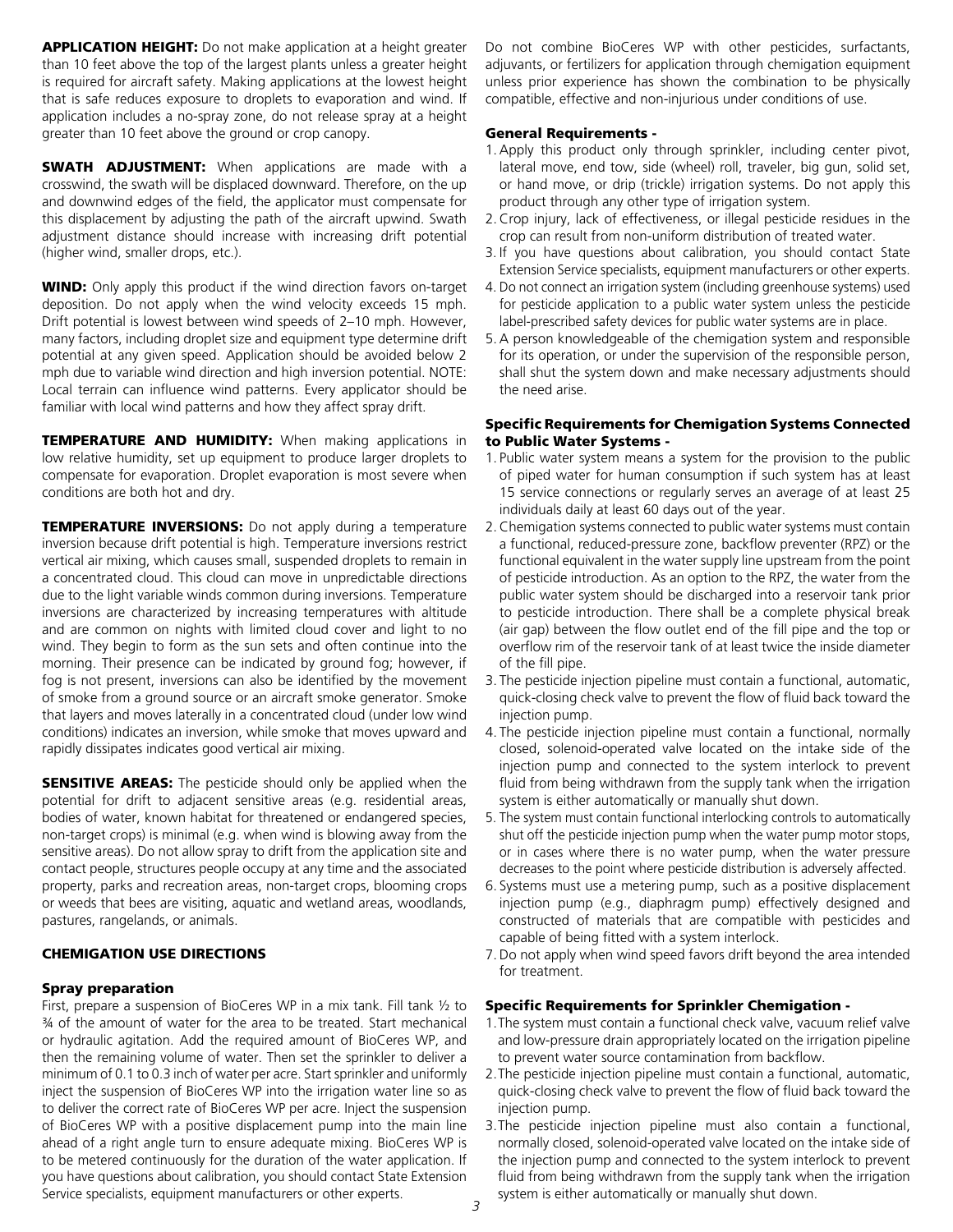- 4.The system must contain functional interlocking controls to automatically shut off the pesticide injection pump when the water pump motor stops.
- 5.The irrigation line or water pump must include a functional pressure switch, which will stop the water pump motor when the water pressure decreases to the point where pesticide distribution is adversely affected.
- 6.Systems must use a metering pump, such as a positive displacement injection pump (e.g., diaphragm pump) effectively designed and constructed of materials that are compatible with pesticides and capable of being fitted with a system interlock.
- 7.Do not apply when wind speed favors drift beyond the area intended for treatment.

## Specific Requirements for Drip (Trickle) Chemigation -

- 1.The system must contain a functional check valve, vacuum relief valve and low-pressure drain appropriately located on the irrigation pipeline to prevent water source contamination from backflow.
- 2.The pesticide injection pipeline must contain a functional, automatic, quick-closing check valve to prevent the flow of fluid back toward the injection pump.
- 3.The pesticide injection pipeline must also contain a functional, normally closed, solenoid-operated valve located on the intake side of the injection pump and connected to the system interlock to prevent fluid from being withdrawn from the supply tank when the irrigation system is either automatically or manually shut down.
- 4.The system must contain functional interlocking controls to automatically shut off the pesticide injection pump when the water pump motor stops.
- 5.The irrigation line or water pump must include a functional pressure switch which will stop the water pump motor when the water pressure decreases to the point where pesticide distribution is adversely affected.
- 6.Systems must use a metering pump, such as a positive displacement injection pump (e.g., diaphragm pump) effectively designed and constructed of materials that are compatible with pesticides and capable of being filled with a system interlock.

## Application Instructions for All Types of Chemigation -

- 1.Remove scale, pesticide residues, and other foreign matter from the chemical supply tank and entire injector system. Flush with clean water. Failure to provide a clean tank, void of scale or residues may cause product to lose effectiveness or strength.
- 2.Determine the treatment rates as indicated in the directions for use and make proper dilutions.
- 3.Prepare a solution in the chemical tank by filling the tank with the required water and then adding product as required. Utilize agitation to keep solution in suspension.

## APPLICATION RATES

Repeat at 5 to 7 day intervals as needed. Use 50 gallons spray volume per acre. Thoroughly cover plant foliage with spray solution, but not to runoff. Pre-harvest Interval (PHI) = 0 days.

---------------------------------------------------------------------------------------------------------------------------------------------------------

---------------------------------------------------------------------------------------------------------------------------------------------------------

## Alfalfa (Hay and Seed), Hay and Other Forage Crops

(1-3 pounds of BioCeres WP per acre)

Aphids and plant bugs

## Asparagus

(1-3 pounds of BioCeres WP per acre)

Whiteflies, aphids, thrips, and plant bugs ---------------------------------------------------------------------------------------------------------------------------------------------------------

## Brassica (Cole) Leafy Vegetables

--------------------------------------------------------------------------------------------------------------------------------------------------------- Broccoli, Broccoli Raab, Brussels Sprouts, Cabbage, Chinese Broccoli, Chinese Cabbage (Bok Choy), Chinese Cabbage

#### (Napa), Chinese Mustard Cabbage (Gai Choy), Cauliflower, Cavalo Broccolo, Collards, Kale, Kohlrabi, Mizuna, Mustard Greens, Mustard Spinach, and Rape Greens

(1-3 pounds of BioCeres WP per acre) Whiteflies, aphids, thrips, and plant bugs

#### --------------------------------------------------------------------------------------------------------------------------------------------------------- Bulb Vegetables

#### Leek, Garlic, Onion (Bulb and Green) and Shallot

(1-3 pounds of BioCeres WP per acre)

Whiteflies, aphids, thrips, and plant bugs ---------------------------------------------------------------------------------------------------------------------------------------------------------

## **Bushberries**

Blueberry, Currant, Gooseberry, Huckleberry, Elderberry, Juneberry, Ligonberry, and Salal

(1-2 pounds of BioCeres WP per acre)

Whiteflies, aphids, thrips, and plant bugs ---------------------------------------------------------------------------------------------------------------------------------------------------------

## **Caneberries**

Blackberry, Loganberry, Red and Black Raspberry, and cultivars, varieties and/or hybrids of these

#### (1-2 pounds of BioCeres WP per acre)

Whiteflies, aphids, Spotted wing drosiphila (vinegar fly)(Drosophila Suzukii), thrips, plant bugs and bud weevil ---------------------------------------------------------------------------------------------------------------------------------------------------------

#### Cereal Grains

Barley, Buckwheat, Oats, Pearl Millet, Proso Millet, Rye, Sorghum (Milo), Triticale and Wheat

---------------------------------------------------------------------------------------------------------------------------------------------------------

## (1-3 pounds of BioCeres WP per acre)

Whiteflies, aphids and thrips

## Citrus Fruit

Calamondin; Citrus citron; Citrus hybrids (includes Chironja, Tangelo, Tangor); Grapefruit; Kumquat; Lemon; Lime; Mandarin (Tangerine); Orange, sour; Orange, sweet; Pummelo; Satsuma mandarin

(1-3 pounds of BioCeres WP per acre) Whiteflies, aphids and thrips

--------------------------------------------------------------------------------------------------------------------------------------------------------- Corn (Field Corn, Sweet Corn, Popcorn and Corn Grown for Seed)

(1-3 pounds of BioCeres WP per acre) Whiteflies, aphids and thrips

#### --------------------------------------------------------------------------------------------------------------------------------------------------------- Cotton

(1-3 pounds of BioCeres WP per acre)

Whiteflies, aphids and thrips

#### --------------------------------------------------------------------------------------------------------------------------------------------------------- **Cranberry**

(1-3 pounds of BioCeres WP per acre)

Whiteflies, aphids, thrips, and plant bugs ---------------------------------------------------------------------------------------------------------------------------------------------------------

#### Cucurbit Vegetables

Chayote (fruit); Chinese waxgourd (Chinese preserving melon); Citron melon; Cucumber; Gherkin; Gourd, edible (includes Hyotan, Cucuzza, Hechima, Chinese okra); Momordica spp (includes Balsam apple, Balsam pear, Bittermelon, Chinese cucumber); Muskmelon (includes Cantaloupe); Pumpkin; Squash, summer; Squash, winter (includes Butternut squash, Calabaza, Hubbard squash, Acorn squash, Spaghetti squash); Watermelon

#### (1-3 pounds of BioCeres WP per acre)

Whiteflies, aphids, thrips, plant bugs, and striped cucumber beetle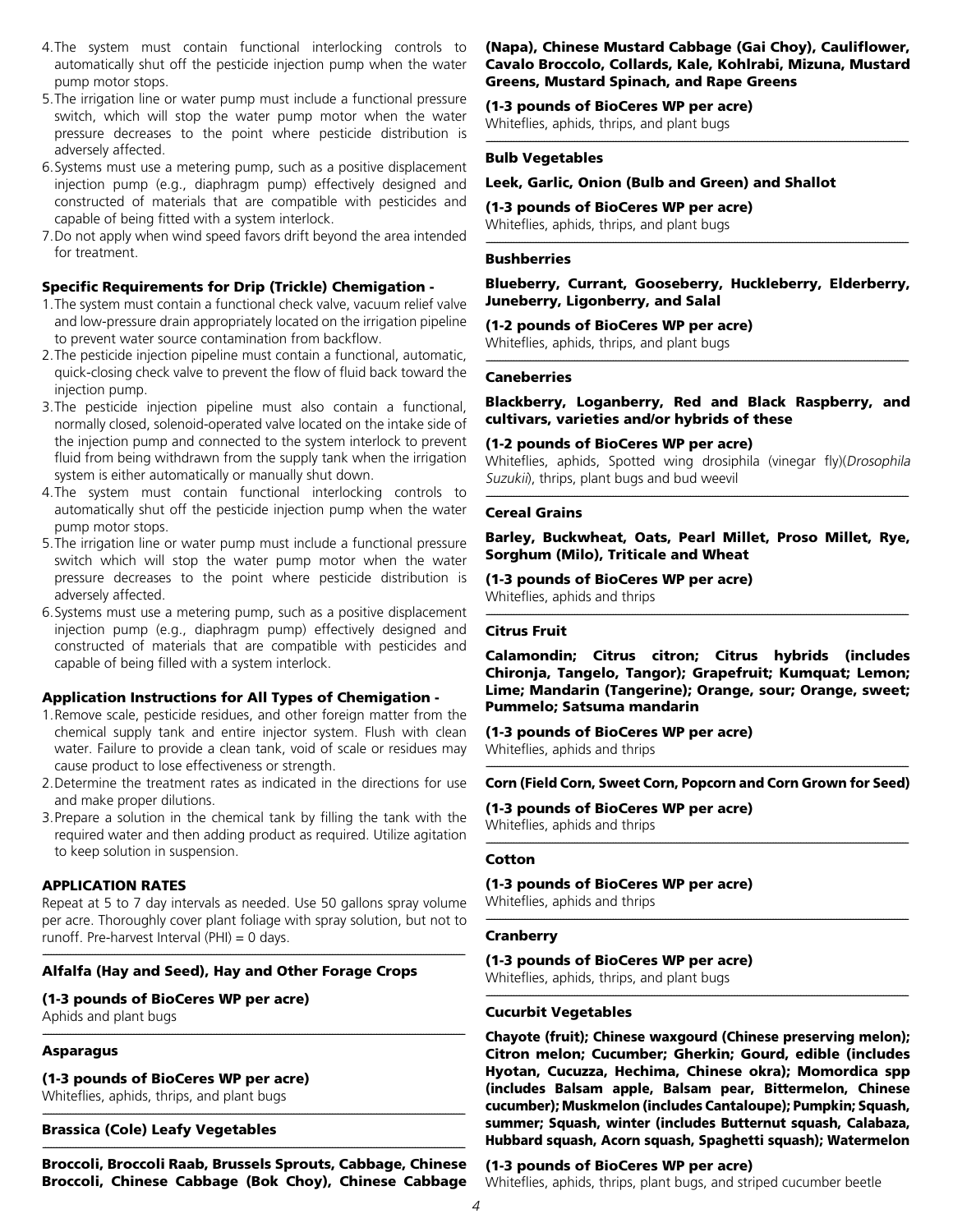# (1-2 pounds of BioCeres WP per acre)

Whiteflies, aphids, thrips, and plant bugs

#### --------------------------------------------------------------------------------------------------------------------------------------------------------- Fruiting Vegetables

## Tomato, Tomatillo, Pepper, Groundcherry, Pepino, Okra and Eggplant

## (1-3 pounds of BioCeres WP per acre)

Whiteflies, aphids, thrips, plant bugs, and European corn borer

#### --------------------------------------------------------------------------------------------------------------------------------------------------------- Grapes, Amur River Grape, Gooseberry, Kiwifruit, Maypop, Schisandra Berry

## (1-2 pounds of BioCeres WP per acre)

Whiteflies, aphids, Spotted wing drosiphila (vinegar fly)(Drosophila Suzukii), thrips, and plant bugs ---------------------------------------------------------------------------------------------------------------------------------------------------------

## Greenhouse vegetables and ornamentals

## (1-2 pounds of BioCeres WP per acre)

Whiteflies, aphids, thrips, and plant bugs

## Herbs and Spices

Angelica, Balm, Basil, Borage, Burnet, Chamomile, Catnip, Chervil, Chive, Clary, Coriander, Costmary, Cilantro, Curry, Dillweed, Horehound, Hyssop, Lavender, Lemongrass, Lovage, Marjoram, Nasturtium, Parsley (Dried), Rosemary, Sage, Savory (Summer and Winter), Sweet Bay, Tansy, Tarragon, Thyme, Wintergreen, Woodruff and Wormwood

---------------------------------------------------------------------------------------------------------------------------------------------------------

## (1-3 pounds of BioCeres WP per acre)

Whiteflies, aphids, thrips, and plant bugs

#### --------------------------------------------------------------------------------------------------------------------------------------------------------- Hops and Dried Cones

## (1-3 pounds of BioCeres WP per acre)

Whiteflies, aphids and thrips

## Leafy Vegetables

Arugula, Celery, Corn Salad, Cress, Dandelion, Dock, Edible Chrysanthemum, Endive, Fennel, Head Lettuce, Leaf Lettuce, Parsley, Purslane, Radicchio, Rhubarb, Spinach and Swiss Chard

---------------------------------------------------------------------------------------------------------------------------------------------------------

---------------------------------------------------------------------------------------------------------------------------------------------------------

## (1-3 pounds of BioCeres WP per acre)

Whiteflies, aphids, thrips, and plant bugs

## Leaves of Root and Tuber Vegetables

Beets and Turnips

## (1-3 pounds of Bioceres WP per acre) Whiteflies, aphids, thrips, and plant bugs

---------------------------------------------------------------------------------------------------------------------------------------------------------

## Legume Vegetables (Succulent or Dried) and Grain Crops

Adzuki Bean, Blackeyed Pea, Beans, Chickpea, Cowpea, Crowder Pea, Edible-Pod Pea, English Pea, Fava Bean, Field Bean, Field Pea, Garbanzo Bean, Garden Pea, Green Pea, Kidney Bean, Lentils, Lima Bean, Lupins, Mung Bean, Navy Bean, Peas, Pigeon Pea, Pinto Bean, Runner Bean, Snap Bean, Snow Pea, Soybean, Sugar Snap Pea, Tepary Bean, Wax Bean, and Yardlong Bean

## (1-3 pounds of BioCeres WP per acre)

Whiteflies, aphids, thrips, and plant bugs

## Oilseed Crops

Canola, Safflower, Sunflower (including Sunflower Grown for Seed)

---------------------------------------------------------------------------------------------------------------------------------------------------------

(1-3 pounds of BioCeres WP per acre) Whiteflies, aphids and thrips

## Peanut

#### (1-3 pounds of BioCeres WP per acre) Whiteflies, aphids and thrips

---------------------------------------------------------------------------------------------------------------------------------------------------------

## Pome Fruit

## Apples, Crabapple, Loquat, Mayhaw, Pears and Quince

(1-3 pounds of BioCeres WP per acre) Whiteflies, aphids, thrips, and plant bugs

## Root and Tuber Vegetables

Artichoke, Black Salsify, Carrot, Cassava, Celeriac, Chayote Root, Chicory, Chinese Artichoke, Edible Burdock, Garden Beet, Ginger, Ginseng, Horseradish, Jerusalem Artichoke, Oriental Radish, Parsnip, Potatoes, Radish, Rutabaga, Salsify, Skirret, Spanish Salsify, Sugar Beet, Sweet Potatoes, Tumeric, Turnip, Turnip-rooted Chervil, Turnip-rooted Parsley and Yams

---------------------------------------------------------------------------------------------------------------------------------------------------------

---------------------------------------------------------------------------------------------------------------------------------------------------------

(1-3 pounds of BioCeres WP per acre)

Whiteflies, aphids, thrips, and plant bugs

## Shade and Ornamental Trees

## (1-3 pounds of BioCeres WP per acre)

Whiteflies, aphids, thrips, and plant bugs

#### --------------------------------------------------------------------------------------------------------------------------------------------------------- Stone Fruits

Apricots, Cherry, Nectarine, Peach, Plum, and Prune

## (1-3 pounds of BioCeres WP per acre)

Whiteflies, aphids, Spotted wing drosiphila (vinegar fly) (Drosophila Suzukii), thrips, and plant bugs

#### --------------------------------------------------------------------------------------------------------------------------------------------------------- **Strawberry**

## (1-3 pounds of BioCeres WP per acre)

Whiteflies, aphids, thrips, plant bugs, and bud weevil

## Tree Nuts and Pistachios

Almonds, Cashew, Chestnut, Filbert (Hazelnut), Macadamia Nut, Pecan, Pistachios, and Walnut

---------------------------------------------------------------------------------------------------------------------------------------------------------

---------------------------------------------------------------------------------------------------------------------------------------------------------

# (1-3 pounds of BioCeres WP per acre)

Whiteflies, aphids and thrips

## Tropical and Subtropical Fruit

Acerola, Atemoya, Avocado, Biriba, Black Sapote, Canistel, Cherimoya, Custard Apple, Feijoa, Guava, Ilama, Jaboticaba, Kiwi, Longan, Lychee, Mamey Sapote, Mango, Papaya, Passionfruit, Pulasan, Rambutan, Sapodilla, Soursop, Spanish Lime, Star Apple, Starfruit, Sugar Apple, Ti Palm Leaves, Wax Jambu (Wax Apple), and White Sapote

(1-3 pounds of BioCeres WP per acre)

Whiteflies, aphids, thrips, and plant bugs ---------------------------------------------------------------------------------------------------------------------------------------------------------

## FOR USE ON THE FOLLOWING SITES FOR CONTROL OF INSECTS

Ornamentals in parks and landscapes including: Flowering plants, foliage plants, broadleaves, shrubs, trees, conifers

(1-3 pounds of BioCeres WP per acre) Whiteflies, aphids, thrips, and plant bugs

#### --------------------------------------------------------------------------------------------------------------------------------------------------------- Turfgrasses in parks, landscapes, and golf courses

## (3-6 lbs. BioCeres WP per acre)

Cinch bugs, white grubs, and plant bugs